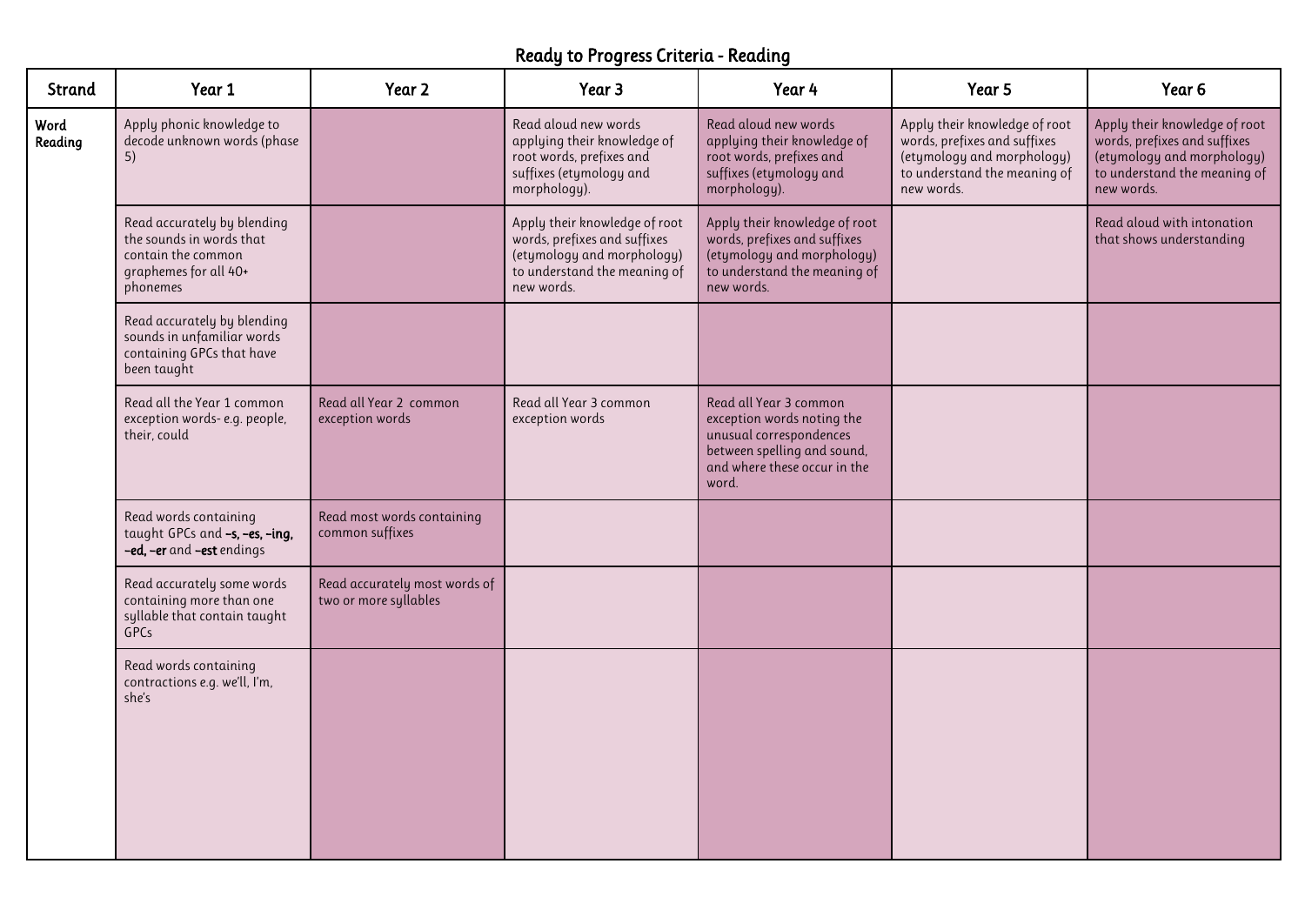| Strand  | Year 1                                                                                                | Year 2                                                                                                                                                                                                                   | Year 3                                                                                                                            | Year 4                                                                                                                            | Year 5                                                                                                                         | Year 6                                                                                                                         |
|---------|-------------------------------------------------------------------------------------------------------|--------------------------------------------------------------------------------------------------------------------------------------------------------------------------------------------------------------------------|-----------------------------------------------------------------------------------------------------------------------------------|-----------------------------------------------------------------------------------------------------------------------------------|--------------------------------------------------------------------------------------------------------------------------------|--------------------------------------------------------------------------------------------------------------------------------|
| Fluency | Read books that are familiar<br>to them and matched to their<br>phonic knowledge with 90%<br>accuracy | Read most words accurately<br>without overt sounding and<br>blending, and sufficiently<br>fluently to allow them to focus<br>on their understanding rather<br>than on decoding individual<br>words (90 words per minute) | Read accurately and fluently,<br>without hesitation, age related<br>texts which include unfamiliar<br>words (90 words per minute) | Read accurately and fluently,<br>without hesitation, age related<br>texts which include unfamiliar<br>words (90 words per minute) | Read accurately and fluently,<br>with confidence, age related<br>texts which include unfamiliar<br>words (90 words per minute) | Read accurately and fluently,<br>with confidence, age related<br>texts which include unfamiliar<br>words (90 words per minute) |
|         |                                                                                                       | Sound out most unfamiliar<br>words accurately without<br>undue hesitation                                                                                                                                                |                                                                                                                                   | Use dictionaries to improve<br>accuracy and fluency                                                                               | Use dictionaries to improve<br>accuracy and fluency                                                                            | Use dictionaries to improve<br>accuracy and fluency                                                                            |
|         |                                                                                                       |                                                                                                                                                                                                                          |                                                                                                                                   |                                                                                                                                   |                                                                                                                                |                                                                                                                                |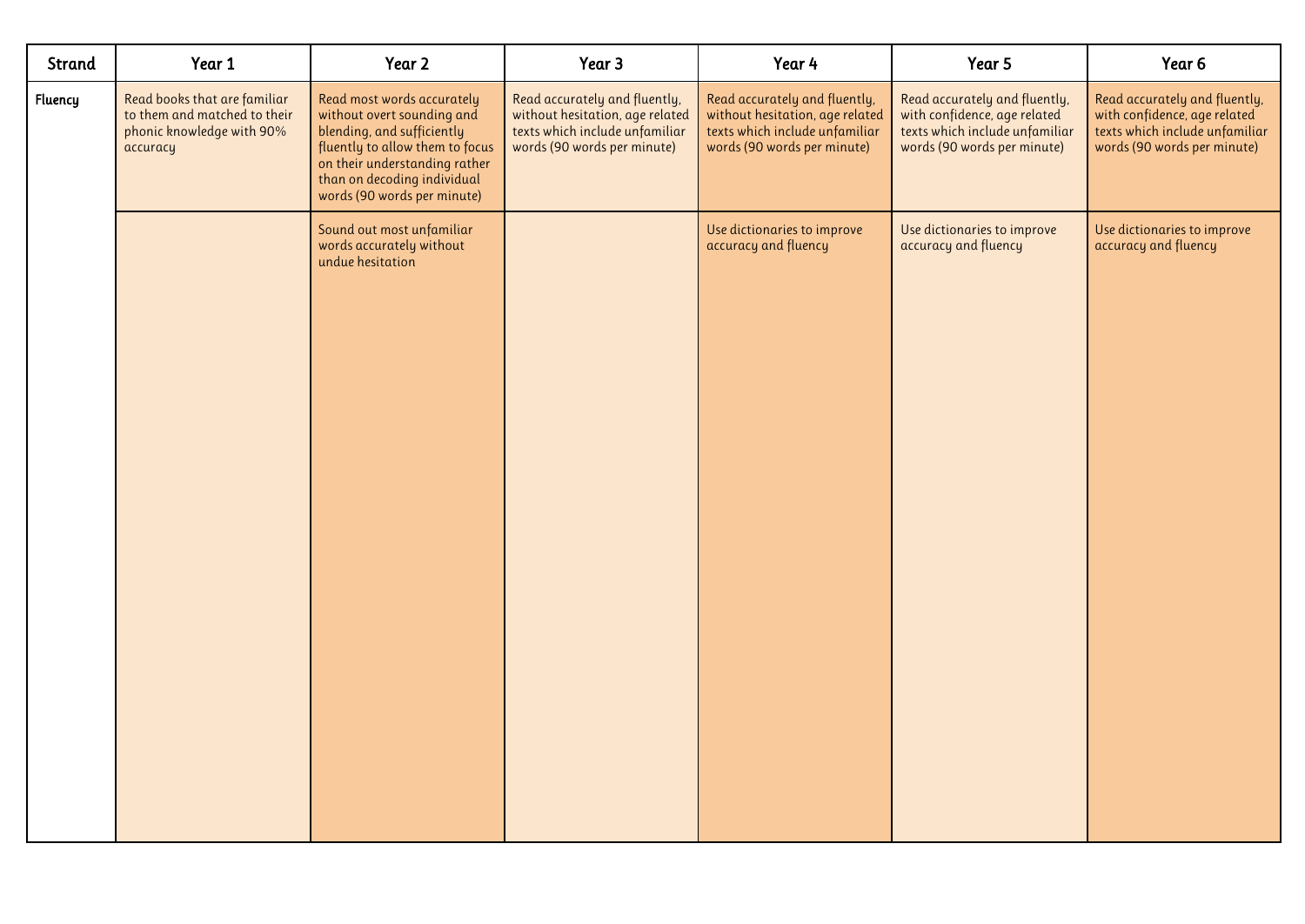| Strand            | Year 1                                                                                                                                         | Year 2                                                                                                                                                                              | Year 3                                                                                                                                                                          | Year 4                                                                                                                                                                          | Year 5                                                                                                                     | Year <sub>6</sub>                                                                                                                                                                                                  |
|-------------------|------------------------------------------------------------------------------------------------------------------------------------------------|-------------------------------------------------------------------------------------------------------------------------------------------------------------------------------------|---------------------------------------------------------------------------------------------------------------------------------------------------------------------------------|---------------------------------------------------------------------------------------------------------------------------------------------------------------------------------|----------------------------------------------------------------------------------------------------------------------------|--------------------------------------------------------------------------------------------------------------------------------------------------------------------------------------------------------------------|
| Comprehens<br>ion | Listen to and discuss a wide<br>range of poems, stories and<br>non-fiction at a level beyond<br>that at which they can read<br>independently   | Discus and express views about<br>a wide range of contemporary<br>and classic poetry, stories and<br>non-fiction at a level beyond<br>that at which they can read<br>independently. |                                                                                                                                                                                 |                                                                                                                                                                                 | Identify and discuss themes<br>and conventions within a<br>genre                                                           | Participate in discussions<br>about books building on their<br>own and others' ideas and<br>challenging views courteously<br>Identify and discuss themes<br>and conventions within and<br>across a range of genres |
|                   | Link what they read or hear<br>read to their own experiences                                                                                   |                                                                                                                                                                                     | Ask questions to improve their<br>understanding                                                                                                                                 | Ask questions to improve their<br>understanding                                                                                                                                 | Distinguish between<br>statements of fact and opinion                                                                      | Distinguish between<br>statements of fact and opinion                                                                                                                                                              |
|                   | Be familiar with key stories,<br>fairy stories and traditional<br>tales, retelling them and<br>considering their particular<br>characteristics |                                                                                                                                                                                     | Identify main ideas drawn<br>from more than one<br>paragraph and summarise<br>these (2f)<br>Identify how language,<br>structure, and presentation<br>contribute to meaning (2f) | Identify main ideas drawn<br>from more than one<br>paragraph and summarise<br>these (2f)<br>Identify how language,<br>structure, and presentation<br>contribute to meaning (2f) | Identify and explain how<br>information / narrative<br>content is related and<br>contributes to meaning as a<br>whole (2f) | Analyse how language,<br>structure and presentation is<br>related and contributes to<br>meaning as a whole (2f)                                                                                                    |
|                   | Recognise and join in with<br>predictable phrases                                                                                              | Recognise simple recurring<br>literary language in stories<br>and poetry                                                                                                            | Make comparisons within the<br>text (2h)                                                                                                                                        | Make comparisons within the<br>text and across the genre (2h)                                                                                                                   | Make comparisons within and<br>across books (2h)                                                                           | Make comparisons within a<br>text (2h)                                                                                                                                                                             |
|                   | Appreciate rhymes and poems,<br>and to recite some by heart                                                                                    |                                                                                                                                                                                     |                                                                                                                                                                                 |                                                                                                                                                                                 |                                                                                                                            |                                                                                                                                                                                                                    |
|                   | Discuss word meanings,<br>linking new meanings to those<br>already known                                                                       |                                                                                                                                                                                     | Identify how meaning is<br>enhanced through choice of<br>words and phrases (2g)                                                                                                 | Identify and explain how<br>meaning is enhanced through<br>auhtors' choice of words and<br>phrases considering authorial<br>intent (2g)                                         | Identify / explain how<br>meaning is enhanced through<br>choice of words and phrases<br>(2g)                               | Identify / explain how<br>meaning is enhanced through<br>choice of words and phrases<br>(2g)                                                                                                                       |
|                   | Draw on knowledge of<br>vocabulary to understand<br>texts $(1a)$                                                                               | Discuss and clarifying the<br>meanings of words, linking<br>new meanings to known<br>vocabulary (1a)                                                                                | Give / explain meaning of<br>words in context (2a)                                                                                                                              | Give / explain meaning of<br>words in context (2a)                                                                                                                              | Explain the meaning of new<br>words in context $(2a)$                                                                      | Explore and explain the<br>meaning of new words in<br>context (2a)                                                                                                                                                 |
|                   | Check the text makes sense to<br>them as they read (for example<br>recognising when they are not                                               | Check it makes sense to them,<br>correcting any inaccurate<br>reading                                                                                                               |                                                                                                                                                                                 |                                                                                                                                                                                 |                                                                                                                            |                                                                                                                                                                                                                    |